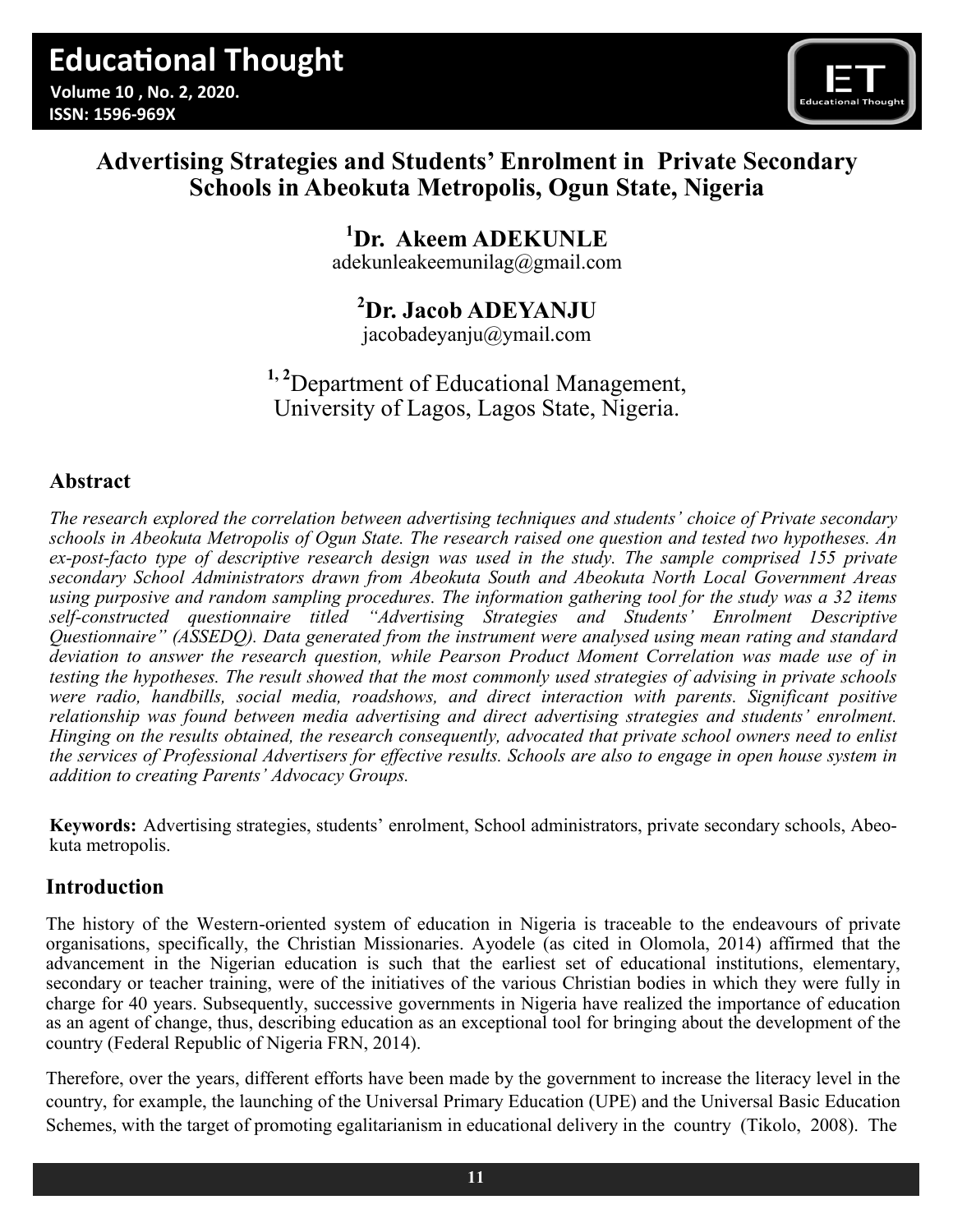

introduction of the UPE scheme resulted to a tremendous increase in school enrolment (Ogbiji & Ogbiji, 2014), the resultant effect of which included: over-crowded classrooms and students' hostels, inadequate school infrastructure, overgrown lawns with weeds and shrubs as well as inadequate and meaningless employee empowerment programme (Ejiogu as cited in Olatubosun, 2005).

The above scenario was a manifestation of the fact that the provision of education for the entire citizenry of the country was intimidating to the government due to the extremely large amount of money involved, hence, the need to involve the private sectors. This brought about the deregulation of education in the country. The deregulation of education has provided ample opportunity for Nigerians to either attend public or private secondary schools and has led to the emergence of a great number of private secondary schools all over the country (Archibong, 2011).

The Education Sector Support Programme in Nigeria (ESSPIN} (2011) reported that theeducation scenery in Lagos was overshadowed by the private ownership, with the large number of students getting enrolled into different types of private schools. Though, this report was on Lagos state but this situation seems to apply to Ogun State which borders Lagos State. At present in Nigeria, private education is irresistibly a competitive commercial and service- oriented activity, in which schools have to carve a niche for themselves by creating a positive image and projecting to the community their distinguishing factors from other schools in the neighbourhood; the process of which is known as Advertising.

Advertising can be described as the process of exchanging information with those who are involved in the consumption of commodity or labour. It is a marketing strategy that involves payment for space in order to promote a product or service and reaching out to, and enticing people who have the likelihood and willingness to patronize the organisation's product and services (Berger, 2017). Advertising is an important instrument used by organisations to create awareness about the arrival of its products and services in the market. Apart from the provision of adequate information about a brand to the prospective service users, advertising equally creates space for the brand in the minds of the target audience, when it is done effectively (Karsan, 2015).

The American Marketing Association (as cited in Adeyanju, 1997) described advertising as every compensated mean of impersonal offering of thoughts, commodities and kindness by a perceived promoter. Therefore, school advertising can be regarded as a means whereby school owners / proprietors / administrators communicate with parents, guardians, students and the general public about the school, its activities and distinguishing factors through a medium, for the purpose of persuading the audience to sign up for the school.

The importance of advertising in private school business cannot be under-estimated. Tekomo (2015) asserted that advertising provides information about the organization in order to keep the general public abreast of the new school. It is a persuasive mechanism aimed at promoting the services rendered by the school towards the accomplishment of the goals of secondary school system. It also helps in increasing the opportunity to expose the schools' services to the general public, thus, increasing patronage in form of enrolment. Therefore, when advertising a school, the audience will be interested in having convincing information that the school will be able to address their needs in term of educational provision.

The effectiveness of the advertising system in promoting students' admission into privatesecondary schools will be influenced by the strategies adopted. Ivy (2008) asserted that the success of any advertising strategies can be a function of 7Ps, meaning Price, People, Promotion, Physical evidence, Place, Product and Process. The price has to do with all issues relating to school fees and other sundry charges. The people refer to the quality and quantity of staff. Promotion relates to all efforts made to enlist the interest of parents towards enlisting their children in the school, most especially the media of advertising used. Physical evidence includes all physical resources available in the school for teaching and learning as well as for carrying out administrative responsibilities. The place is the location in which the school is cited bearing in mind the distance as well as the conduciveness for educational activities.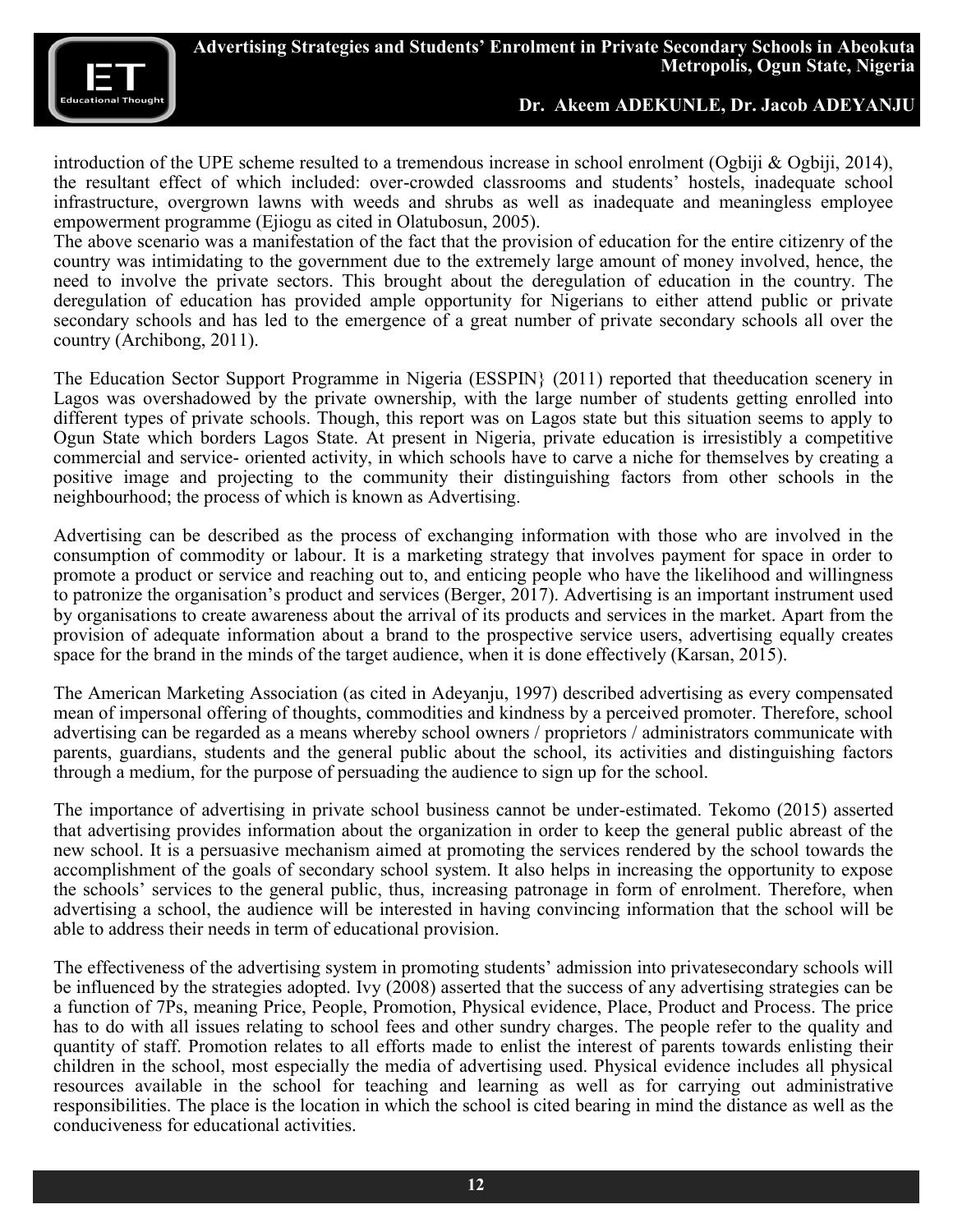# **Educational Thought**

 **Volume 10 , No. 2, 2020. ISSN: 1596-969X**



Lockhart (2005) believed that potential parents will prefer choosing a school closer to theirplace of abode. The product relates the quality of graduates as evident in the performance of students in both internal and external examinations; while process relates to all administrative functions of the school, such as registration process, school fee payment mode and students' management activities (Mehrdach et al, 2012). Studies have shown that advertising techniques remarkably impacts students' enrolment in private schools. Khan and Quraishi (2010) carried out a research on the effects of publicity on students' acceptance of private schools in Pakistan and found out that the four indicators of publicity viz, schools exterior, image management, media attention and marketing (print and electronic media) happened to be the major means of attracting students and that school appearance had a significant impact on students' enrolment. The study further showed that radio and television were the most effective media for attracting students to schools. In another study by Bede and Peprah (2014), it was found out that traditional advertising strategy of using bill boards was less effective in attracting students to schools. Khan and Qureshi (2010) however, concluded that other methods of advertising that could be used include the use of website and social networks, though, these could have less impacts in attracting students.

Uchendu et al (2015) researched on the relationship between promotion techniques and choiceof non-state high schools in Calabar, Nigeria and highlighted some marketing strategies which could be adopted by private schools in promoting patronage in order of the perceived effectiveness. The study further showed that the extent of adoption of these strategies was low in most of the sampled schools. A significant correlation was thus, found to exist between the marketing strategies adopted and students' enrolment.

Omboi and Mutali (2011) have also identified the direct method of advertisement, which has ahigh tendency of enhancing increased students' enrolment, as it helps to pass on relevant and requisite information on the products, service and event to the prospective students, giving appropriate description. Direct method of advertisement includes email, mail, catalogues, radio and television. Television is a very powerful medium of advertisement because through it, school owners will be able to showcase the available facilities in the school and prospective enrollees will be able to view the school and its environment.

The significance of advertising in the private school business cannot be under-estimated. Kotler and Keller (2009) asserted that advertising can be used to express and prove to the general public the features of the school, such as the facilities, the uniform, the buildings and the acoustic and aesthetic nature of the school environment. It can also be used to adequately describe the users of services and utilization resourcefulness, the distinctive characteristics of the brand and other non-physical features in the school.

Advertising can be carried out using channels such as newspapers, magazines, internet, direct mails and outdoor advertising (billboards and roadshows). Therefore, private secondary school managers can explore any of these avenues in reaching out to their potential students. Ostapchuk (n.d.) asserted that the budget of a school, the nature of academic activities taking place and the quality and quantity of teachers are determinants of enrolment into a private school, and private school owners make efforts at continuous improvement on the enrolment into their schools. The unique nature of the school should be exposed to the public, which could be in the area of sports, special programmes, faith-based or other approaches to teaching and learning. Therefore, a private school owner/ manager can boost the school enrolment through direct connection to the community, through word of mouth, school website, and social media or by getting recognition in the local news through involvement in various competitions.

Chand (2014) identified nine strategies through which advertisement can take place, these are direct mail, newspaper, window display, fair and exhibition and especially advertising. According to him, direct mail is the foremost channel of advertising in which the provider of services sends messages to the prospective consumer through post. Comprehensive information on the product and service is contained in the message including prices. This method enables the service provider to have direct contact with the consumer and be able to appeal to their emotions on why they should patronize. Media advertising involves the use of radio, television, newspapers, magazines, journals, films etc. to attract students. The outdoor advertising involves the use of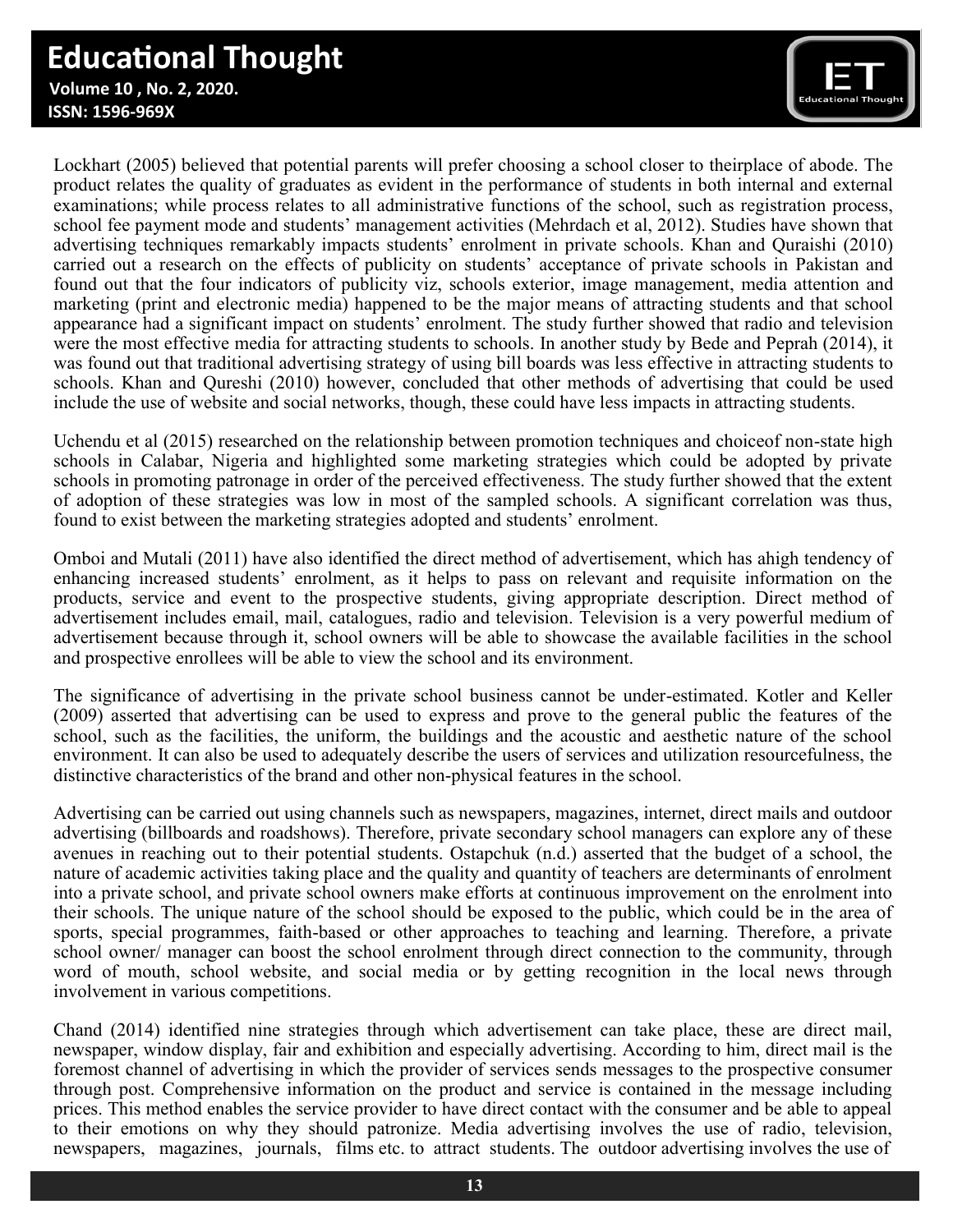

channels such as posters, placards, sandwich men, bus and train advertising. This medium is also known as moral advertising, aimed at catching the attention of passerby. This type is flexible and can be used to meet peculiarity of people in a particular locality. It is a relatively cost-saving medium of advertising. Specifically, advertising involves giving free souvenir in which the name of the school is imprinted or engraved depending on the nature.

It is against the background that the research explored advertising techniques and students'enrolment in non-governmental post-primary schools in the municipality of Abeokuta, Ogun State, Nigeria.

#### **Statement of the Problem**

The role of advertising in promoting enrolment into private schools has continued to be incontrovertible. It is also factual that private schools are established primarily as business venture, and the continuous existence is considerably contingent on the enrolment trend into the schools. However, it has been observed that in attempts to have adequate returns on investment, private school owners/ managers explore different strategies to attract students and increase enrolment into their schools. Some of the strategies seem to vary from one school to the other, from one locality to the other and or based on the school type (day or boarding), therefore, this appears to have implications on enrolment into the schools.

The need to examine the effectiveness of the advertising strategies adopted on the enrolmentinto private post-primary schools in Abeokuta municipality of Ogun State has prompted the researcher to embark on the research.

#### **Research Question**

The research provided answer to the question:

1. What is the extent of utilization of advertising strategies in students' enrolment in private post-primary schools in the municipality of Abeokuta, Ogun State?

#### **Hypotheses**

The following hypotheses were formulated for the study:

- 1. There is no significant correlation between media advertising and students' enrolment in private secondary schools in Abeokuta metropolis of Ogun State.
- 2. Direct advertising does not have significant correlation with students' enrolment in private post-primary schools in the study area.

## **Methodology**

This is a quantitative study which adopted a descriptive design of causal comparative type. This is because the variables were studied in retrospect since the researcher did not manipulate any of the variables. The population comprised all administrators of all private secondary schools in Abeokuta South and Abeokuta North Local Government Areas constituting Abeokuta municipality, Ogun State. The participants were made up of 155 private secondary school administrators selected from the two Local Government Area using purposive and random sampling techniques.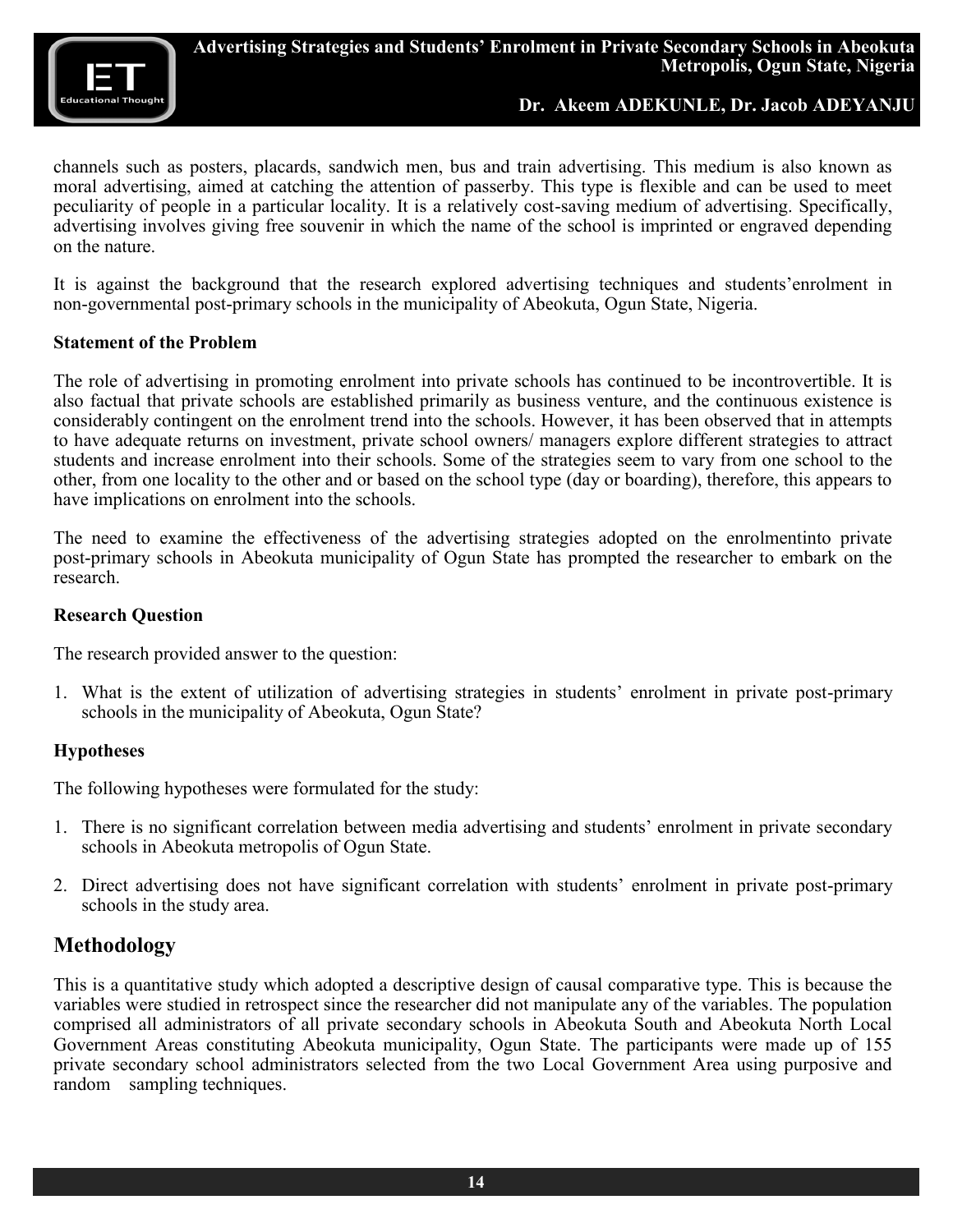

A 25 items self-designed questionnaire titled "Advertising strategies and Students' Enrolment Questionnaire" (ASSEQ) was made use of in collecting data for the study. The face and content validity of the questionnaire was determined by two lecturers in the Department of Educational Management and an expert in Educational Evaluation at the University of Lagos. The instrument was trial tested using 10 school administrators of private secondary schools in Ado-Odo/ Ota Local Government Area of Ogun State, using Crombach Alpha reliability method, and a co-efficient of 0.89 was got. This high value of reliability showed that the instrument was good enough to elicit responses from the participants. Information obtained through the instrument were statistically tested making use of descriptive statistics of mean rating and standard deviation to answer the research question and Pearson Product Moment Correlation statistical tool for hypotheses testing at .05 alpha level.

## **Results**

Research Question: What is the extent of utilisation of advertising strategies in students' enrolment?

The question was answered using Mean and standard deviation, the result is shown in table 1.

#### **Table 1**

Extent of Utilization of Advertising Strategies in Private Secondary schools

| S/N | <b>Advertising</b><br><b>Strategies</b> | Mean | <b>SD</b> | <b>Remarks</b> |
|-----|-----------------------------------------|------|-----------|----------------|
| 1.  | Radio                                   | 3.08 | 0.72      | High extent    |
| 2.  | Television                              | 2.43 | 0.65      | Low extent     |
| 3.  | Newspapers                              | 2.05 | 0.68      | Low extent     |
| 4.  | Magazines                               | 1.27 | 0.95      | Low extent     |
| 5.  | Social media                            | 2.63 | 0.57      | High extent    |
| 6.  | Bulk messaging                          | 2.96 | 0.91      | High extent    |
| 7.  | School website                          | 2.05 | 0.84      | Low extent     |
| 8.  | Handbills                               | 3.42 | 0.86      | High extent    |
| 9.  | Road shows                              | 2.71 | 0.49      | High extent    |
| 10. | <b>Billboards</b><br>signposts          | 3.66 | 1.68      | High extent    |
| 11. | Sound truck                             | 2.08 | 0.53      | Low extent     |
| 12. | School fees                             | 2.89 | 0.14      | High extent    |
| 13  | Face-to-face talk<br>with parents       | 2.58 | 1.32      | High extent    |
| 14. | Learner-friendly<br>environment         | 2.69 | 0.60      | High extent    |
| 15. | Quality academic<br>outputs             | 2.73 | 0.77      | High extent    |

\*Criterion mean = 2.50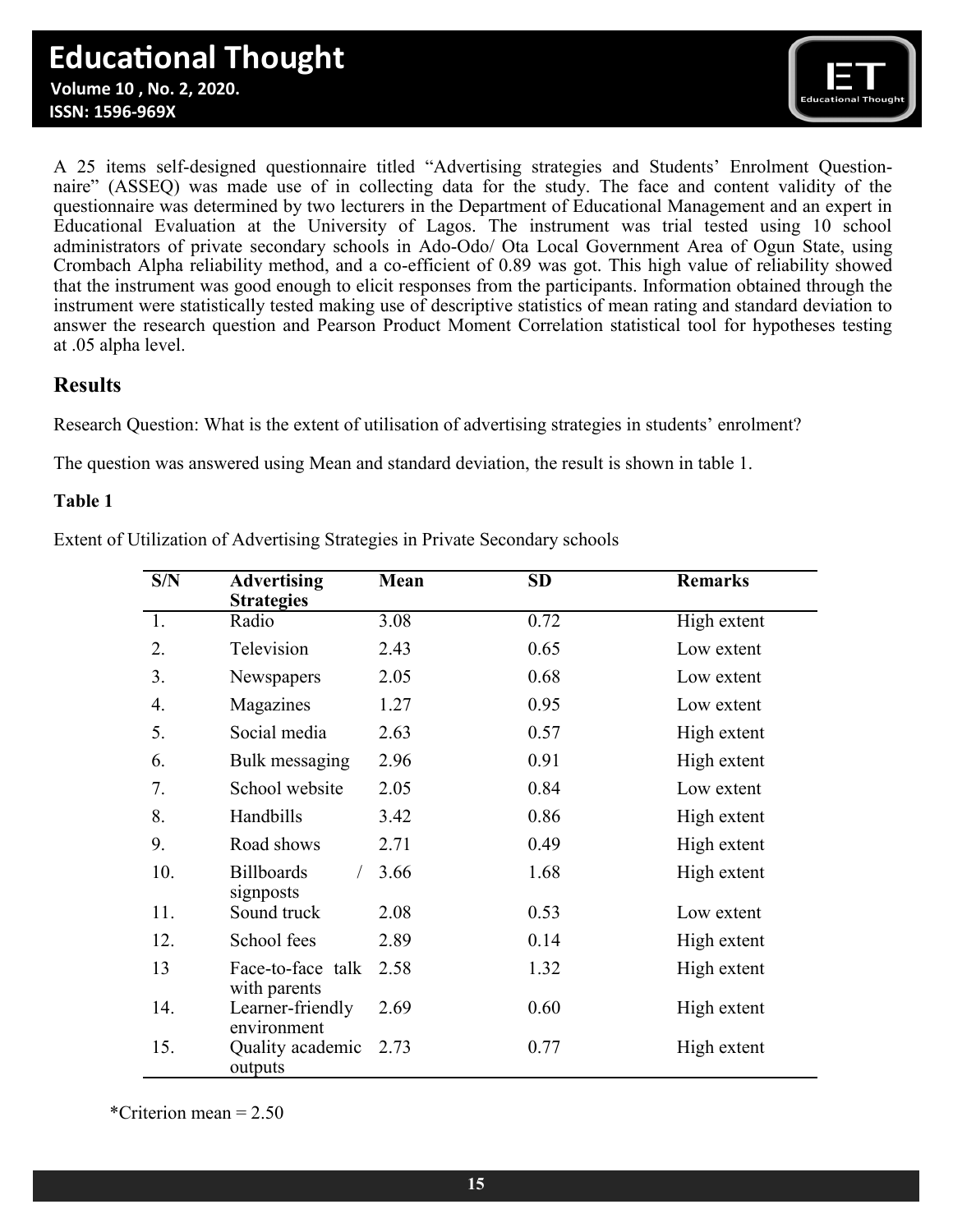

Table 1 reveals the mean rating of the extent of utilization of Advertising strategies in the Private secondary schools. The table shows that items 1, 5, 6, 8, 9, 10, 12, 13, 14, and 15 had the mean ratings above the criterion mean of 2.50, while items 2, 3, 4, 7, 11 had mean ratings below 2.50.

It then means that hand bills were the most frequently used strategy because of the highest mean rating of 3.42, while the least used strategy was the school website with the lowest mean rating of 1.05.

**Hypothesis One:** There is no significant correlation between media advertising strategy and students' enrolment in private secondary schools.

This hypothesis was tested using the Pearson Product Moment Correlation; the result is presented in table 2.

#### **Table 2**

Media Advertising Strategy and Students' Enrolment

| Variable            |     | Mean  | <b>SD</b> | Df  | r-cal | Sp    | <b>Remarks</b> |
|---------------------|-----|-------|-----------|-----|-------|-------|----------------|
| Media Advertising   |     | 28.05 | 3.71      |     |       |       |                |
|                     | 155 |       |           | 153 | 0.56  | 0.002 | Ho rejected    |
| Students' Enrolment |     | 14.83 | 5.96      |     |       |       |                |

#### $P < 0.05$

Table 2 reveals that the r-calculated value of 0.56 with 153 degrees of freedom is significant ( $P = 0.002 \le 0.05$ ). Therefore, the null hypothesis which states that there is no significant correlation between media advertising strategies and students' enrolment was rejected. This implies that a significant positive correlation existed between media advertising and students' enrolment in private secondary schools.

**Hypothesis Two:** Outdoor Advertising does not have a significant relationship with students' enrolment in private secondary schools.

The hypothesis was tested using the Pearson Product Moment Correlation statistics. The result is presented in table 3.

#### **Table 3**

Direct Advertising Strategies and Students' Enrolment

| Variable            |     | Mean  | <b>SD</b> | df  | r-cal | Sp    | <b>Remarks</b> |
|---------------------|-----|-------|-----------|-----|-------|-------|----------------|
| Direct Advertising  |     | 36.62 | 8.59      |     |       |       |                |
|                     | 155 |       |           | 153 | 0.75  | 0.001 | Ho rejected    |
| Students' Enrolment |     | 14.83 | 5.96      |     |       |       |                |

#### $P < 0.05$

Table 3 indicates that the relationship between outdoor advertising and students' enrolment is positive and significant (r-cal = 0.75, df = 153,  $P = 0.001 \le 0.005$ ). Consequently, the null hypothesis was declined. This implies that direct advertising and enlistment into non-governmental post-primary schools were significantly related.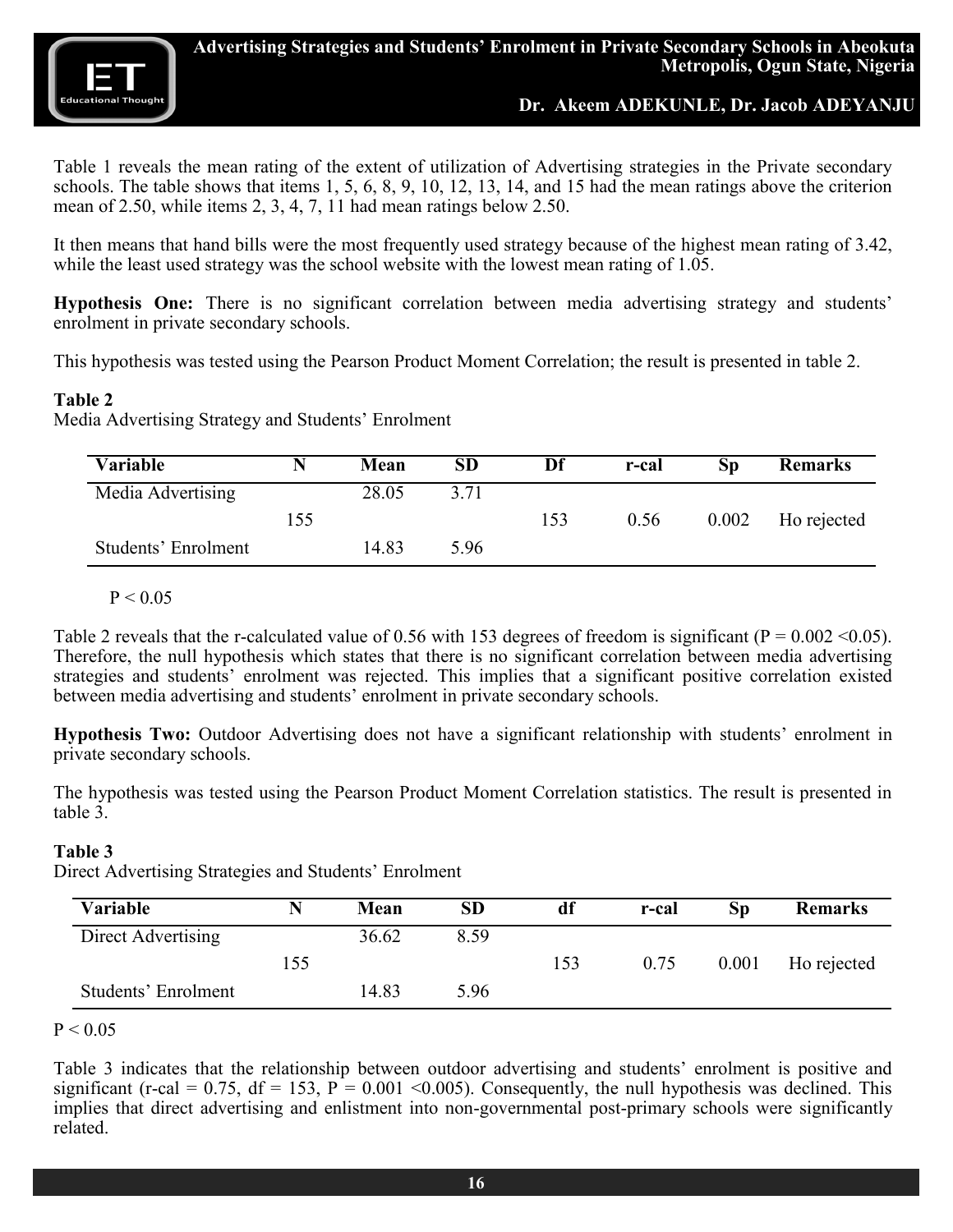# **Educational Thought**

 **Volume 10 , No. 2, 2020. ISSN: 1596-969X**



## **Discussion**

The first result showed that to a high extent the following strategies were used by private secondary schools for advertisement: Radio, Social media, bulk messaging, handbills, roadshows, billboards/ signposts, school fees, face-to-face interaction with parents, learner-friendly environment and quality academic outputs. Specifically, handbills advertising was the most frequently used medium while the use of the school website was the least used medium. This is an indication that private secondary school made use of different media in attracting students into their school. This present finding confirms the earlier one by Khan and Qureshi (2010) that the aesthetic nature of the school environment, relationship with the public, publicity and use of print and electronic media were the major ways of attracting students into schools by school owners, though, radio and television were the most effective media.

The result of the first hypothesis testing indicated that a significant relationship between mediaadvertising and students' enrolment. This shows that the use of radio, television, newspapers, magazines, and social media for advertising is a determinant of students' choice of private secondary schools. This present study confirms Uchedu et al (2015) that the adoption of electronic and print media for advertisement was low in most of the sampled schools and significant correlation was found between the marketing strategies adopted and students' enrolment.

The last result indicated that direct advertising strategies had remarkable connection with students' enrolment in private post-primary schools. This means that the use of media such as handbills, billboards/ signposts in school marketing had overreaching implications on how much students are attracted into the schools. The study contradicts that of Bede and Peprah (2014) that the use of billboards and other direct means of advertising was less effective in attracting students into the schools. This finding is not surprising because most of the private secondary schools fall within the range of low fee schools with a very few falling within the range of medium fee school.

## **Conclusion**

The study has examined the correlation between advertising techniques and students' enrolment in private post-primary schools in Abeokuta municipality of Ogun State. The study has been able to explore different means used by private school owners in attracting students into their schools. Therefore, it will be right to conclude that the commonly used means of persuading students are the handbills, billboards/ signposts, direct interaction with parents, roadshows, radio etc. other means were less utilized. The type of strategies adopted has also been found to determine the enrolment trend into private schools. Therefore, the use of print media and modern electronic media, except radio was not prominent media of advertising within the study area.

## **Recommendations**

Arising from the results of the research and the inference drawn from it, the following measures are recommended: The Private school owners should always take the good advantage of advertising in boosting their school enrolment. They should realize that advertising is not something to be done in trial and error. Therefore, the services of professional advertising agencies should be enlisted at all times, so as to have the best of the exercise. This is because the expertise of these professionals will make it possible for them to put in place plans to suit the peculiarities of a particular school;

Proprietors/ administrators of private secondary schools should as much as possible consider the location and the uniqueness of their schools in deciding the strategy to adopt in enticing students into their schools. Therefore, the use of inappropriate strategy can be counterproductive and may not achieve the desired results.

Since most of the schools attract their students from within their immediate locality, school owners could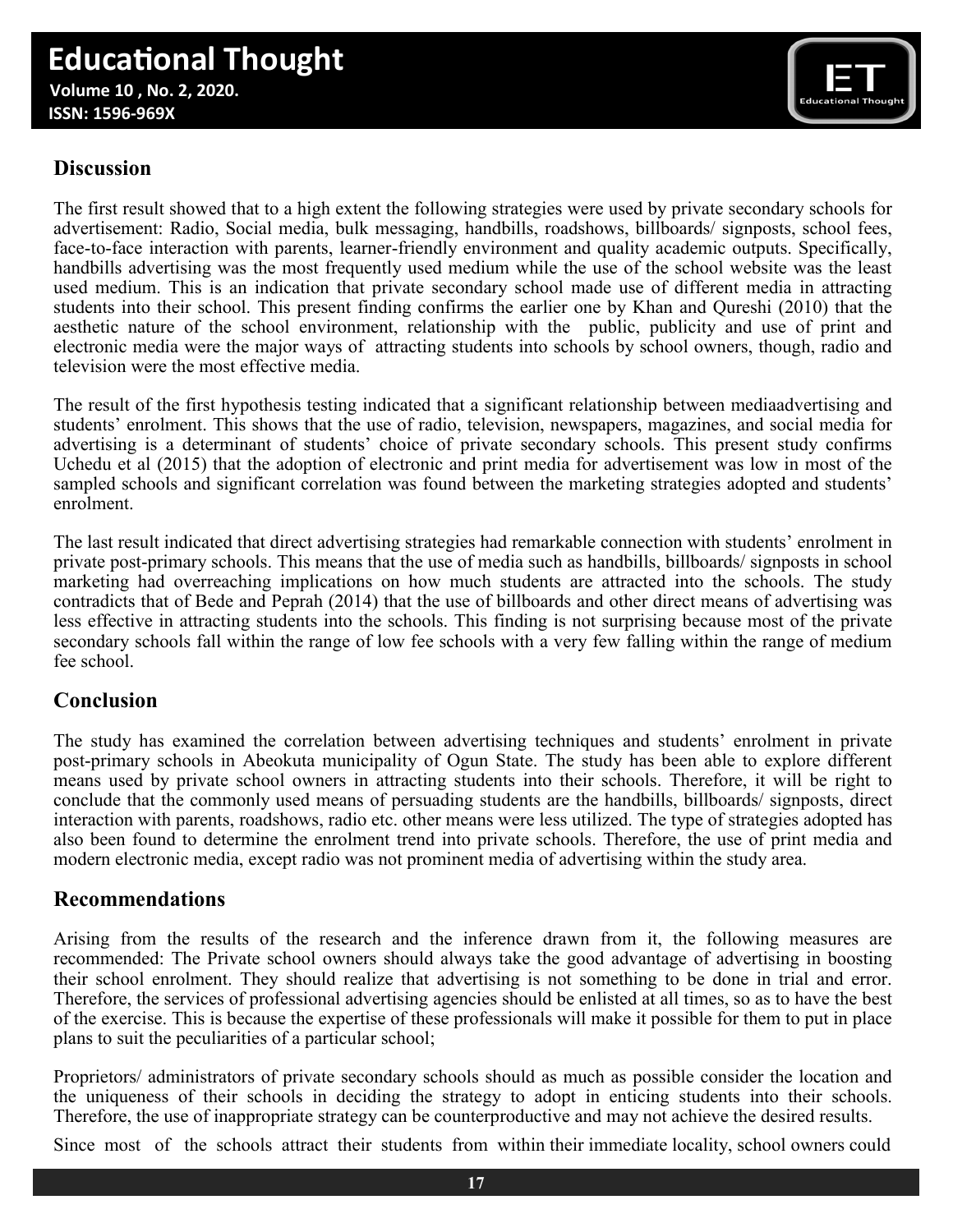

organize open-house, where members of the community are invited to the school in order to show case the schools' activities, programmes, achievement and infrastructure as a way of encouraging parents to patronize the schools. That can also create opportunity for the school to establish a parent advocacy group, whereby parents of already admitted students help to speak on behalf of the school to persuade fellow parents in enrolling their wards into the school.

#### **References**

Adeyanju, O. (1997). *The foundation of modern marketing.* Abeokuta: Kunle Alayode Printing and Publishing.

- Archibong, F.I. (2011). Deregulation of secondary education in Port Harcourt: Issues and challenges. *Academic Research International, 1*(2). Retrieved from [http://www.savap.org.pk.](http://www.savap.org.pk)
- Bede, A.A., & Peprah, A.A. (2014). Assessing the influence of advertising on students' enrolment in private tertiary institutions in Ghana. *International Journal of Business and Social Research, 4*(3), 55-65.
- Berger, R. (2017). *Navigating the growth pains of advertising to the education sector*. Retrieved from https:// www.forbes.com?sites.
- Chand, S. (2014). *Marketing management: Meaning and importance of marketing management explained.* <https://www.your>article library.com.
- Education Sector Support Programme in Nigeria (2011). *Report on study of private schools in Lagos State*. Lagos: Author
- Federal Republic of Nigeria (2014). *National Policy on education*. Retrieved from [https://](https://www.academia.edu/35126579/National_Policy_on_Education.pdf) www.academia.edu/35126579/National Policy on Education.pdf
- Ivy, J. (2008). Higher educational institutions' image: A correspondence analysis approach. *Journal of Educational Management, 15*(6-7), 272 – 282.
- Karsan, J. (2015). *Effectiveness of advertising in the education sector*. Retrieved from [https://www.forbes.com/](https://www.forbes.com/sites) [sites.](https://www.forbes.com/sites)
- Khan, S. N., & Qureshi, I. M. (2010). Impact of Promotion on Students' enrolment: A case of private schools in Pakistan. *International Journal of Marketing Studies, 2*(2), 267-274.
- Kotler, P., & Keller, K. L. (2009). *Marketing management (13 edition)*. Pearson Practice.
- Lockhart, M. J. (2005). *How to market your school*? Indiana: Universe Books.
- Mehrdach, A., Ali, A., Reza, A., & Seyyed, A. A. (2012). A new educational marketing mix. The 6ps for private school marketing in Iran. *Journal of Applied Sciences, Engineering and Technology, 4*(21), 4314- 4319.
- Ogbiji, J.E., & Ogbiji, S.A. (2014). A boom in private secondary school education in Cross River State Nigeria: Causes and consequences on the educational system. *Journal of Education and Social Research, 4*(6), 485 -492.
- Olatubosun, J.B. (2005). School plant management in a deregulated education sector. In G.O. Akpa, S.O. Udoh and E.O. Fagbamiye (Eds.). *Deregulation in the provision and management of education in Nigeria*